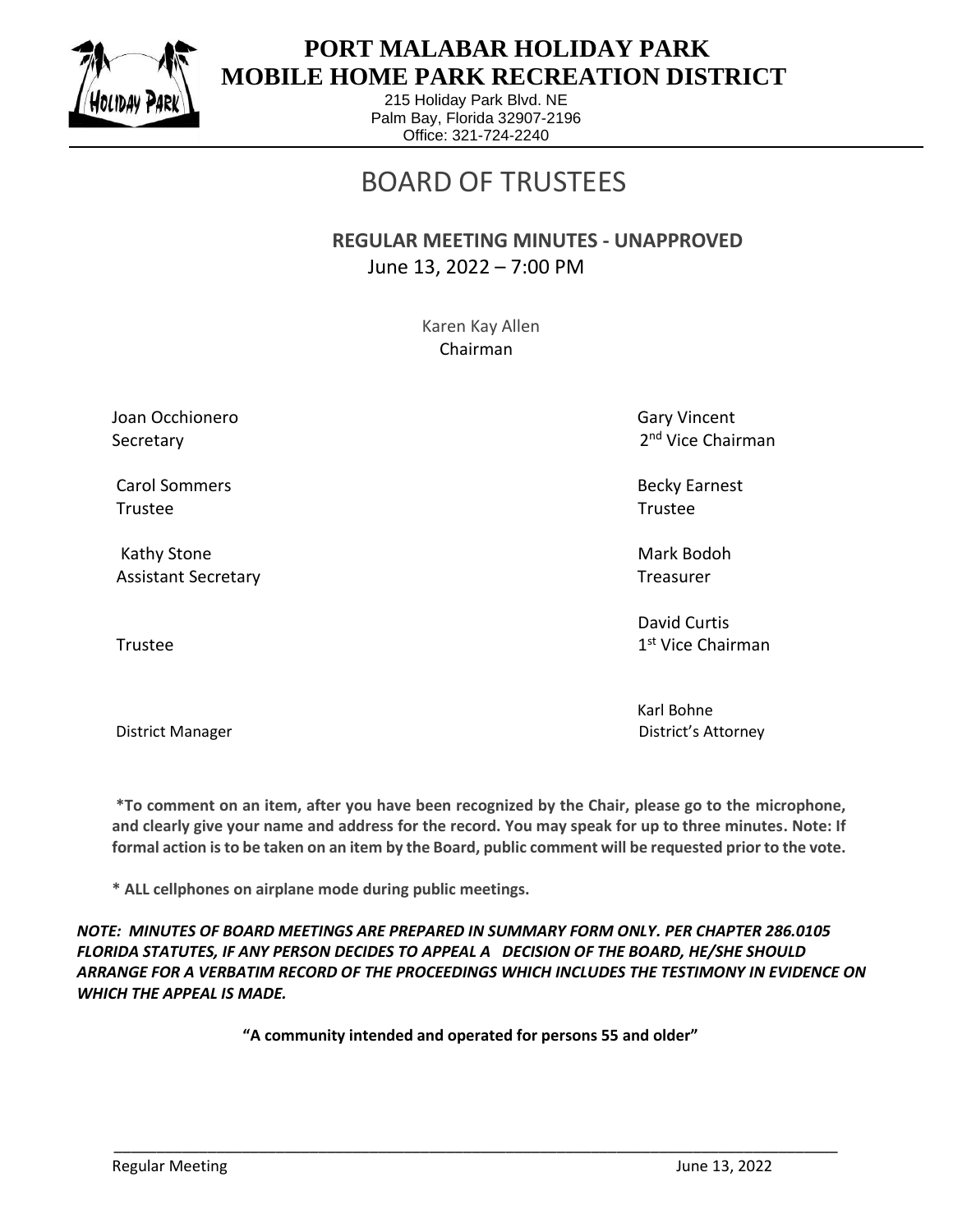

## **PORT MALABAR HOLIDAY PARK MOBILE HOME PARK RECREATION DISTRICT**

215 Holiday Park Blvd. NE Palm Bay, Florida 32907-2196 Office: 321-724-2240

- 1.Meeting Call to order at 7:05 pm
- 2. Invocation: Becky Earnest
- 3. Pledge of Allegiance
- 4. Roll Call:

Present: Karen Kay Allen, Joan Occhionero, Kathy Stone, Gary Vincent, Becky Earnest, Mark Bodoh, David Curtis.

Joan Occhionero asked to please allow corrections to the agenda to be made before Chairman announcements.

Corrections were allowed

5. Correspondence:

Ursula Breuing Letter of resignation from the Board of Trustees.

Gary Vincent and David Curtis have completed the FL State required course on Sunshine Laws, Ethics and Public Records.

Lori Lyon letter of resignation was read.

Carol Sommers Letter of Intent with Certificate of Completion of FL state required course.

1) Chairman Announcements:

All residents including Board Members are asked not to enter the office unless asked to by Office employees.

Please call Palm Bay Police if you see strangers walking in the community late at night.

Attorney Karl Bohne has asked to have the Board of Trustees appoint a single person to be the point of contact for him and the Insurance Company throughout the legal process we are currently involved in.

Joan Occhionero made a motion to appoint Mark Bodoh to be the single point of contact, seconded by Becky Earnest.

\_\_\_\_\_\_\_\_\_\_\_\_\_\_\_\_\_\_\_\_\_\_\_\_\_\_\_\_\_\_\_\_\_\_\_\_\_\_\_\_\_\_\_\_\_\_\_\_\_\_\_\_\_\_\_\_\_\_\_\_\_\_\_\_\_\_\_\_\_\_\_\_\_\_\_\_\_\_\_\_\_\_\_\_\_

Vote: 7 - Yes 0 - No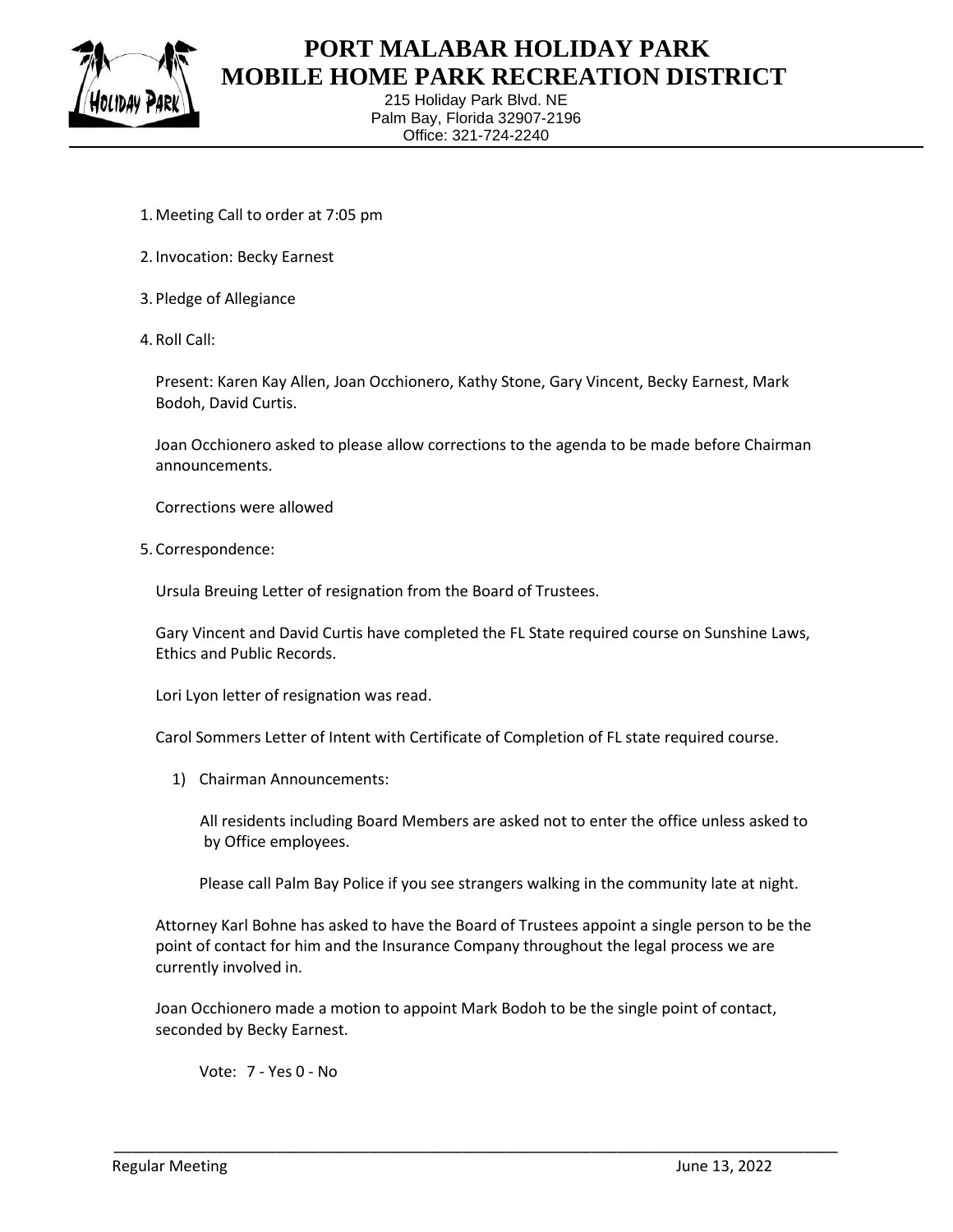

#### **PORT MALABAR HOLIDAY PARK MOBILE HOME PARK RECREATION DISTRICT**

215 Holiday Park Blvd. NE Palm Bay, Florida 32907-2196 Office: 321-724-2240

Gary Vincent made a motion to appoint Carol Sommers to the Board of Trustees, seconded by Joan Occhionero.

Discussion followed

Vote: 7 - Yes 0 - No

Becky Earnest made a motion to appoint Mark Bodoh as Treasurer, seconded by Gary Vincent.

Vote: 8 - Yes 0 - No

Kathy Stone made a motion to appoint Becky Earnest as Assistant Treasurer, seconded by Carol Sommers

Vote: 8 -Yes 0 - No

Joan Occhionero made a motion to appoint Carol Sommers as Chairperson, seconded by Mark Bodoh.

Discussion followed

Vote: 8 - Yes 0 - No

Karen Allen resumed  $1<sup>st</sup>$  Vice chair position and Dave Curtis resumed Trustee position.

Carol Sommers took over as Chairperson.

Dave Curtis made a motion to approve the minutes of the Special Meeting on the morning of 5/19/2022, seconded by Karen Allen. The agenda was the Cheswick Gate drainage issue.

Vote: 8 - Yes 0 - No

Mark Bodoh made a motion to approve the minutes of the Special Meeting in the afternoon of 5/19/2022, seconded by Dave Curtis. Chasen Gill of PropRevs spoke on internet and cable options for the future.

Vote: 8 - Yes 0 - No

Becky Earnest made a motion to approve the minutes from our Workshop Meeting on 5/23/2022, seconded by Kathy Stone.

\_\_\_\_\_\_\_\_\_\_\_\_\_\_\_\_\_\_\_\_\_\_\_\_\_\_\_\_\_\_\_\_\_\_\_\_\_\_\_\_\_\_\_\_\_\_\_\_\_\_\_\_\_\_\_\_\_\_\_\_\_\_\_\_\_\_\_\_\_\_\_\_\_\_\_\_\_\_\_\_\_\_\_\_\_

Vote: 8 - Yes 0 - No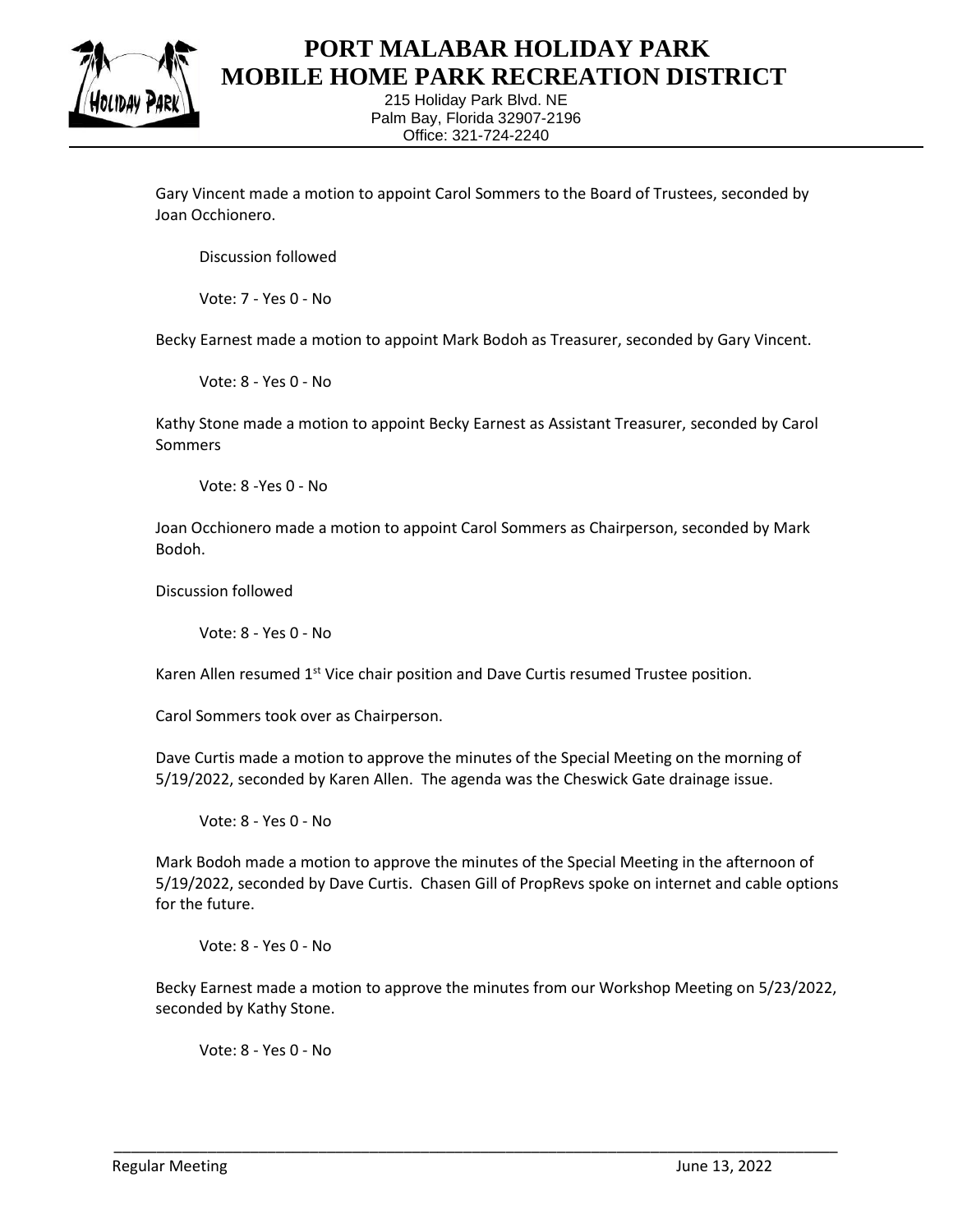

#### **PORT MALABAR HOLIDAY PARK MOBILE HOME PARK RECREATION DISTRICT**

215 Holiday Park Blvd. NE Palm Bay, Florida 32907-2196 Office: 321-724-2240

Karen Allen made a motion to approve the minutes of the Special Meeting on the morning of 6/1/2022, seconded by Mark Bodoh. The Budget for next year was the topic.

Vote: 8 - Yes 0 - No

Dave Curtis made a motion that we accept the Pinson Contractor Services bid, to correct the Culvert problem at the Cheswick gate entrance, not to exceed \$40,000.00, seconded by Karen Allen.

Vote: 8 - Yes 0 - No

Bruce Crabb gave his opinion on how our community is perceived by others. No action needed.

Becky Earnest gave an update on our search for a new park manager. No action needed.

Karen Allen presented quotes from Alpine Tree Service to trim and remove various trees around the park.

Dave Curtis made a motion to accept the bids from Alpine Tree Service in the amount of \$3325.00 and have the work done, seconded by Karen Allen.

Vote: 7 - Yes 1 – No

Karen Allen gave an update on what needs to be done to repair and update both pools. Tabled until we get more information.

Mark Bodoh gave an update on the approved budget for the upcoming year. No action needed. Mark Bodoh gave an update on the Forensic Audit. No action needed.

Karen Allen gave a progress report from Chasen Gill of PropRevs on companies interested in offering internet and cable tv to our community. No action needed.

Mark Bodoh explained how we plan to establish reserve accounts and where they will show up on our financial statements. No action needed.

Mark Bodoh read a letter to the Board that he wrote about his observations and interactions with Karen Allen former Chairman of the Board and Acting Manager of the park. Mr. Bodoh presented Miss Allen with a list of charges and called for a Special Meeting to hear the charges. A special meeting was scheduled for Tuesday June 21, 2022, at 10:00 am.

\_\_\_\_\_\_\_\_\_\_\_\_\_\_\_\_\_\_\_\_\_\_\_\_\_\_\_\_\_\_\_\_\_\_\_\_\_\_\_\_\_\_\_\_\_\_\_\_\_\_\_\_\_\_\_\_\_\_\_\_\_\_\_\_\_\_\_\_\_\_\_\_\_\_\_\_\_\_\_\_\_\_\_\_\_

ACC Report: Ron Foote gave an update

HPPOA Report: Pam Hefferman gave an update